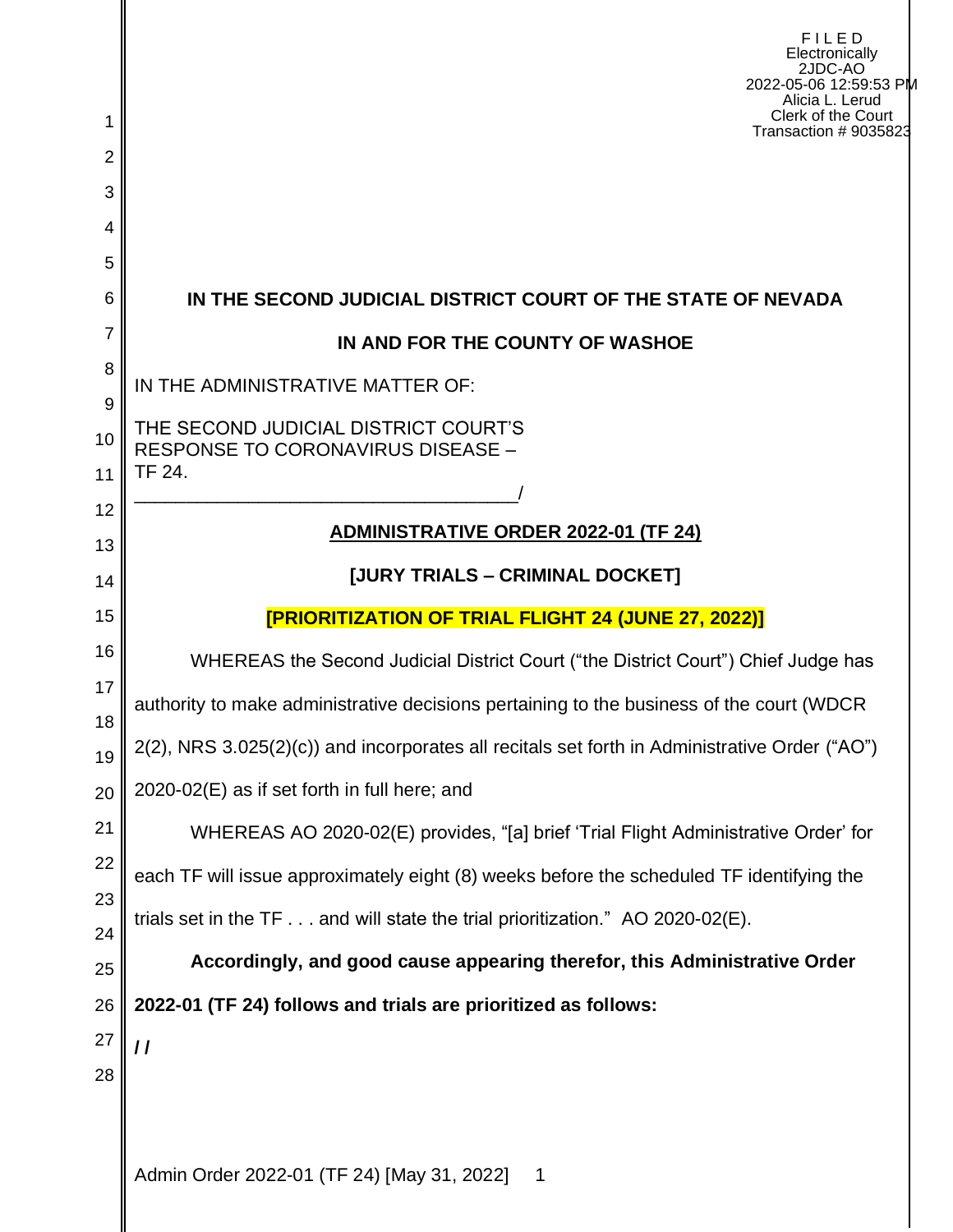| <b>POSITION</b>                                                                             | DEPT.                | <b>CASE NO.</b> | <b>NAME</b>                              | EST.<br><b>DAYS</b>     |  |
|---------------------------------------------------------------------------------------------|----------------------|-----------------|------------------------------------------|-------------------------|--|
|                                                                                             |                      |                 | Pursuant to AO 2020-02(E), any trials in |                         |  |
|                                                                                             |                      |                 | TF 23 that are not completed in TF 23's  |                         |  |
|                                                                                             |                      |                 | 4-week interval commence here and        |                         |  |
|                                                                                             |                      |                 | shall be heard in the order set in AO    |                         |  |
|                                                                                             |                      |                 | 2022-01 (TF 23) <sup>1</sup>             |                         |  |
| $\overline{2}$                                                                              | 1                    | CR21-4455       | State v. Stephen Todd Sharp<br>[INVOKED] | 3                       |  |
|                                                                                             | 3<br>6<br>CR22-0484A |                 | State v. Dominic Paul Jones              | 5                       |  |
|                                                                                             |                      | CR22-0484B      | [Waived]                                 |                         |  |
|                                                                                             |                      | CR22-0484C      | State v. Josiah John Nikkel<br>[Waived]  |                         |  |
|                                                                                             |                      |                 | State v. Moses James Matthews, III       |                         |  |
|                                                                                             |                      |                 | [INVOKED]                                |                         |  |
| 4                                                                                           | 1                    | CR20-0192A      | State v. Talib Lamar Spears              | 8                       |  |
| 5                                                                                           | 8                    | CR20-3620       | State v. Michael Thomas Woods            | 10                      |  |
| $6\phantom{1}6$                                                                             | 1                    | CR21-1675       | State v. Paul Serrano Reyes              | 3                       |  |
| $\overline{7}$                                                                              | 10                   | CR20-1956       | State v. Douglass Michael Duffy          | $\overline{3}$          |  |
| 8                                                                                           | 10                   | CR20-3016       | State v. Randy Lee Gamwell               | 4                       |  |
| 9                                                                                           | 1                    | CR20-3190       | State v. John Christian Enot Ching       | $\overline{\mathbf{4}}$ |  |
| 10                                                                                          | 9                    | CR20-3239       | State v. Julio Cesar Moran, Jr.          | $\overline{5}$          |  |
| 11                                                                                          | 10                   | CR21-3426       | State v. Carina Loya Beltran             | $\overline{3}$          |  |
| TF 24 cases must be fully briefed and submitted not later than May 30, 2022. All pretrial   |                      |                 |                                          |                         |  |
| motions will be heard and decided by the individual department not later than June 6, 2022. |                      |                 |                                          |                         |  |
|                                                                                             |                      |                 |                                          |                         |  |
| //                                                                                          |                      |                 |                                          |                         |  |
|                                                                                             |                      |                 |                                          |                         |  |
| $\frac{1}{2}$                                                                               |                      |                 |                                          |                         |  |
|                                                                                             |                      |                 |                                          |                         |  |
|                                                                                             |                      |                 |                                          |                         |  |
|                                                                                             |                      |                 |                                          |                         |  |
|                                                                                             |                      |                 |                                          |                         |  |
|                                                                                             |                      |                 |                                          |                         |  |
|                                                                                             |                      |                 |                                          |                         |  |
|                                                                                             |                      |                 |                                          |                         |  |
|                                                                                             |                      |                 |                                          |                         |  |
| $\frac{1}{2}$<br>$\frac{1}{2}$<br><sup>1</sup> AO 2020-02(E), p. 7, lns. 12-16.             |                      |                 |                                          |                         |  |